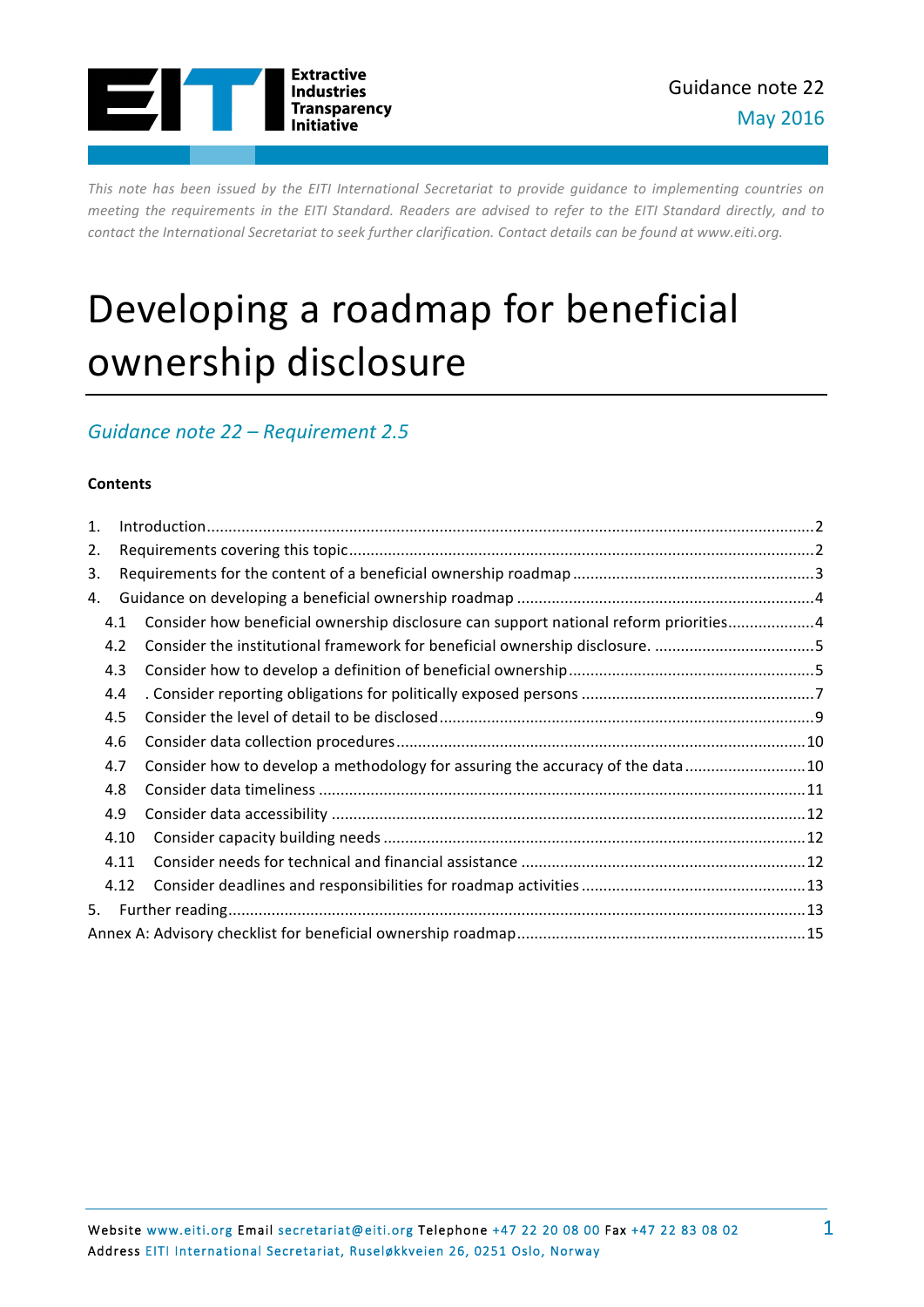# **1. Introduction**

Transparency about government revenues from the extractive sector is important for accountability, but says little about who owns and ultimately profits from the activities of the oil, gas and mining companies. The identity of the real owners – the 'beneficial owners' – of the companies that have obtained rights to extract oil, gas and minerals is often unknown, hidden by a chain of unaccountable corporate entities. This problem affects other sectors and often helps to feed corruption and tax evasion. People who live in resource rich countries are at risk of losing out as extractive assets are too often misallocated for corrupt reasons.

With the adoption of the 2016 EITI Standard (provision 2.5), the EITI has agreed that by 1 January 2020, all implementing countries must ensure that corporate entities that bid for, operate or invest in extractive assets disclose the identity of their beneficial owners. In addition, any politically exposed persons who are beneficial owners must be identified. It is recommended that the beneficial ownership information is made available through a public registers. At a minimum, the information must be included in the country's EITI Report, or the report should include a link to an online beneficial ownership information platform. In order to ensure that the necessary preparatory steps and reforms are undertaken, implementing countries are also required to agree and publish roadmaps for their beneficial ownership disclosures by 1 January 2017.

Developing viable roadmaps that have broad support appears important for successful implementation of the EITI's beneficial ownership requirements.

This note seeks to guide multi-stakeholder groups in developing their roadmaps, highlighting twelve issues that should be considered. The development of the roadmaps and the subsequent implementation of actions in the roadmaps are likely to require considerable consultation with government ministries and agencies, companies and civil society organisations. It is likely to benefit from significant technical and financial assistance. Close coordination with development partners will be necessary to ensure that there is adequate funding and support both to developing the roadmaps and to their implementation.

# **2.** Requirements covering this topic

## **2.5 Beneficial ownership**

- a) It is recommended that implementing countries maintain a publicly available register of the beneficial owners of the corporate entity(ies) that bid for, operate or invest in extractive assets, including the identity(ies) of their beneficial owner(s), the level of ownership and details about how ownership or control is exerted. Where possible, beneficial ownership information should be incorporated in existing filings by companies to corporate regulators, stock exchanges or agencies regulating extractive industry licensing. Where this information is already publicly available, the EITI Report should include guidance on how to access this information.
- b) It is required that:

i. The EITI Report documents the government's policy and MSG's discussion on disclosure of beneficial ownership. This should include details of the relevant legal provisions, actual disclosure practices and any reforms that are planned or underway related to beneficial ownership disclosure.

ii. By 1 January 2017, the multi-stakeholder group publishes a roadmap for disclosing beneficial ownership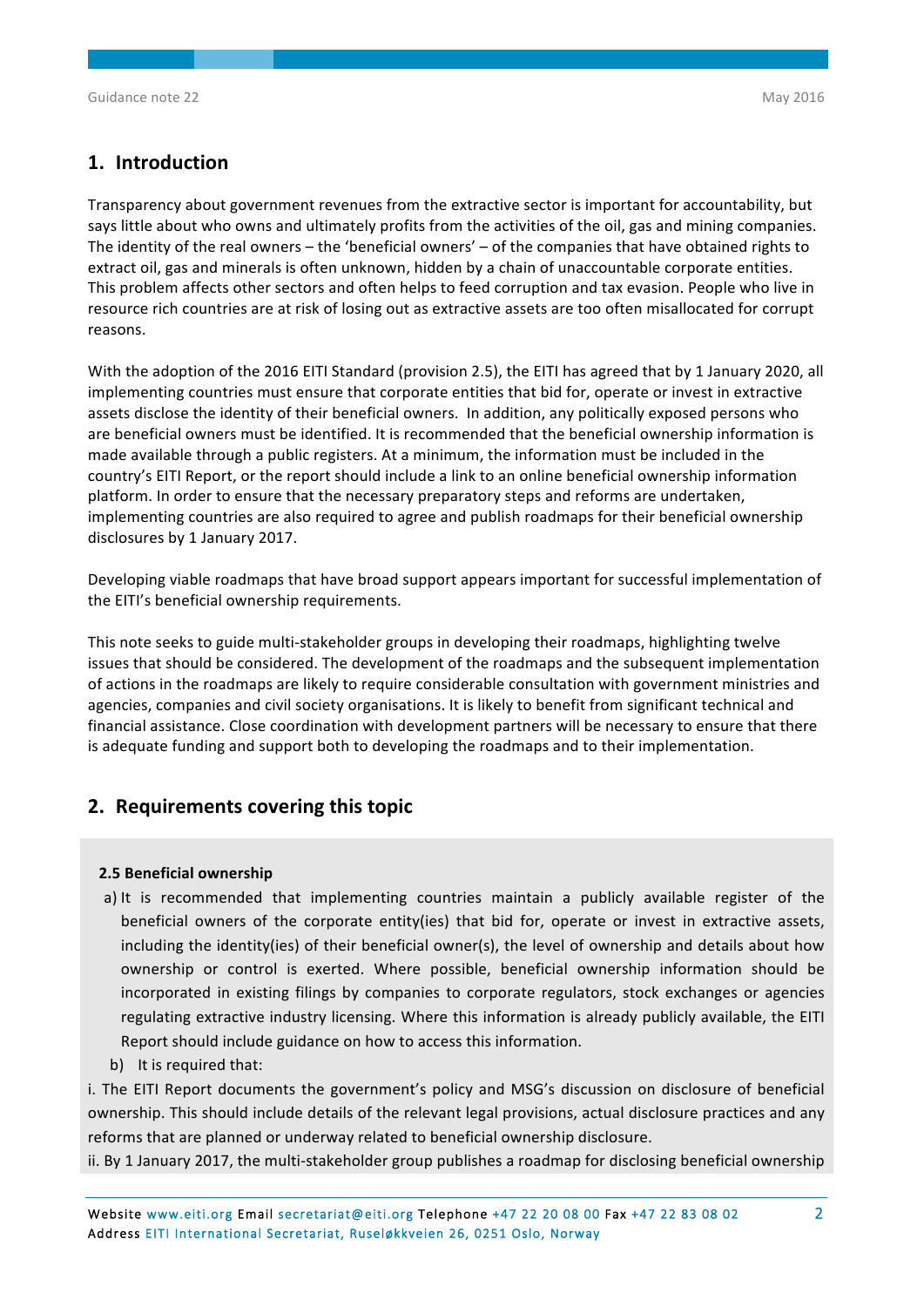information in accordance with clauses (c)-(f) below. The MSG will determine all milestones and deadlines in the roadmap, and the MSG will evaluate implementation of the roadmap as part of the MSG's annual activity report.

- c) As of 1 January 2020, it is required that implementing countries request, and companies disclose, beneficial ownership information for inclusion in the EITI report. This applies to corporate entity(ies) that bid for, operate or invest in extractive assets and should include the identity(ies) of their beneficial owner(s), the level of ownership and details about how ownership or control is exerted. Any gaps or weaknesses in reporting on beneficial ownership information must be disclosed in the EITI Report, including naming any entities that failed to submit all or parts of the beneficial ownership information. Where a country is facing constitutional or significant practical barriers to the implementation of this requirement by 1 January 2020, the country may seek adapted implementation in accordance with requirement 8.1.
- d) Information about the identity of the beneficial owner should include the name of the beneficial owner, the nationality, and the country of residence, as well as identifying any politically exposed persons. It is also recommended that the national identity number, date of birth, residential or service address, and means of contact are disclosed.
- e) The multi-stakeholder group should agree an approach for participating companies assuring the accuracy of the beneficial ownership information they provide. This could include requiring companies to attest the beneficial ownership declaration form through sign off by a member of the senior management team or senior legal counsel, or submit supporting documentation.
- f) Definition of beneficial ownership:

i. A beneficial owner in respect of a company means the natural person(s) who directly or indirectly ultimately owns or controls the corporate entity.

ii. The multi-stakeholder group should agree an appropriate definition of the term beneficial owner. The definition should be aligned with  $(f)(i)$  above and take international norms and relevant national laws into account, and should include ownership threshold(s). The definition should also specify reporting obligations for politically exposed persons.

iii. Publicly listed companies, including wholly-owned subsidiaries, are required to disclose the name of the stock exchange and include a link to the stock exchange filings where they are listed.

iv. In the case of joint ventures, each entity within the venture should disclose its beneficial owner(s), unless it is publicly listed or is a wholly-owned subsidiary of a publicly listed company. Each entity is responsible for the accuracy of the information provided..

g) The EITI Report should also disclose the legal owners and share of ownership of such companies.

# **3.** Requirements for the content of a beneficial ownership roadmap

The EITI Standard states that "By 1 January 2017, the multi-stakeholder group publishes a roadmap for disclosing beneficial ownership information in accordance with clauses (c)-(f) below. The MSG will determine all milestones and deadlines in the roadmap, and the MSG will evaluate implementation of the roadmap as part of the MSG's annual activity report" (Requirement 2.5.b.ii).

This means that the roadmap needs to contain the following:

1. Plans and activities for how the government will ensure that the "corporate entity(ies) that bid for, operate or invest in extractive assets" disclose the "identity(ies) of their beneficial owner(s), the level of ownership and details about how ownership or control is exerted". (Requirement 2.5.c).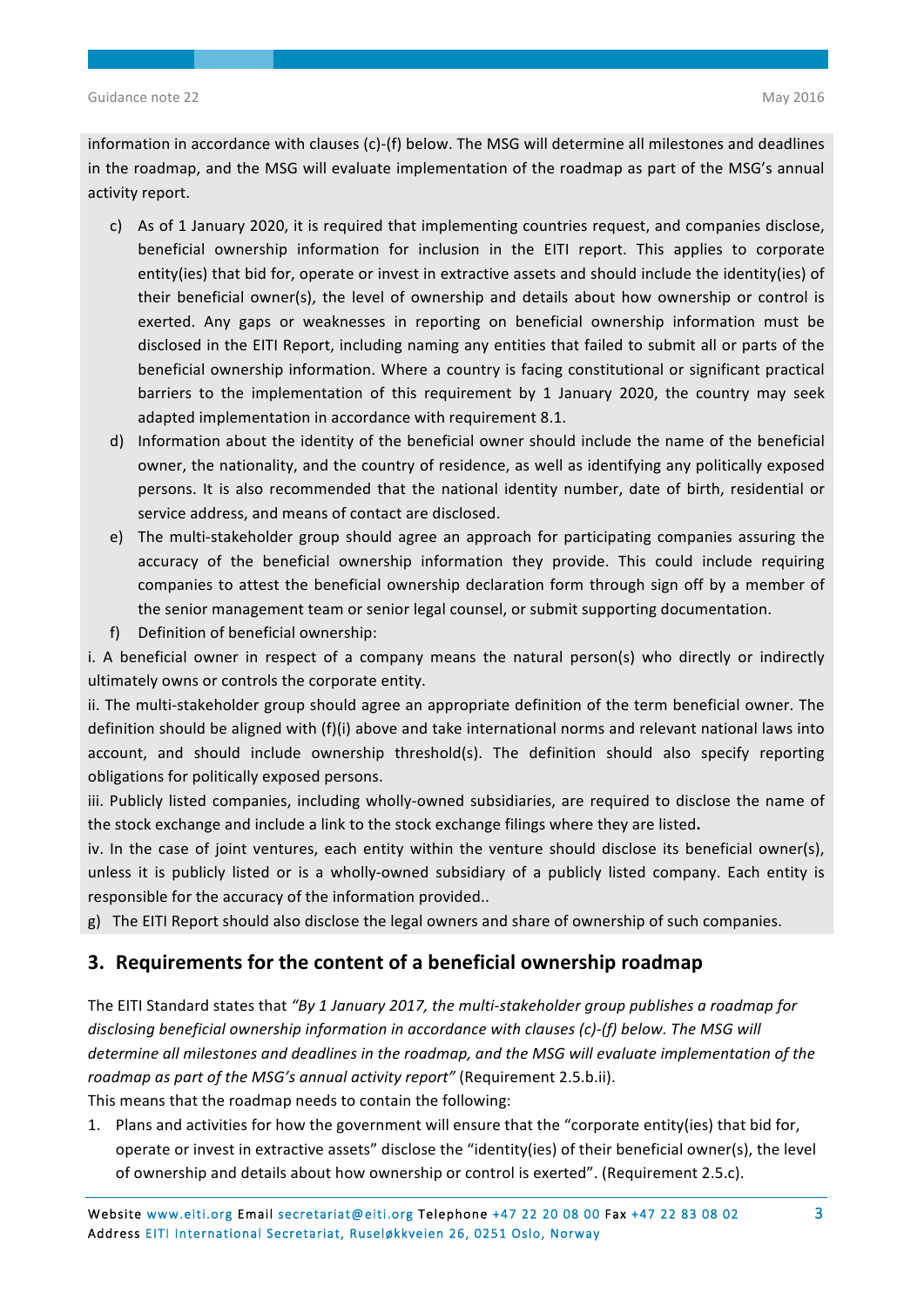- 2. Actions needed to ensure that the "information about the identity of the beneficial owner includes the name of the beneficial owner, the nationality, and the country of residence, as well as identifying any politically exposed persons". (Requirement 2.5.d).
- 3. The steps that the multi-stakeholder group will take to consider and "agree an approach for participating companies assuring the accuracy of the beneficial ownership information they provide". (Requirement 2.5.e).
- 4. Any actions needed to inform the multi-stakeholder group's discussion and decisions on a beneficial ownership definition, thresholds, joint venture disclosures, and reporting obligations for politically exposed persons. (Requirement 2.5.f).
- 5. Milestones and deadlines for implementing the roadmap activities, as well as plans for evaluation implementation of the roadmap as part of the annual activity report. (Requirement 2.5.b.ii).

The roadmap may also indicate any activities aimed at addressing any barriers to beneficial ownership disclosure. "Where a country is facing constitutional or significant practical barriers to the implementation of [the beneficial ownership requirement by 1 January 2020, the country may seek adapted implementation". (Requirement 2.5.c).

The exact plans, activities and actions of a beneficial ownership roadmap will depend on the local circumstances of each country. In some cases, countries may find that in order to achieve the above, they may need to consider undertaking legal reviews and/or pursue legislative or regulatory amendments. There are likely to be capacity building needs. Some countries might want to reform existing corporate or license registers with a view to integrate beneficial ownership information. Countries may need to seek technical and financial support. All these activities can be part of what the roadmaps set out to achieve.

# **4.** Guidance on developing a beneficial ownership roadmap

Based on the lessons learnt from the beneficial ownership pilot and other international experience, the following section is intended to guide multi-stakeholder groups in considering the issues that are likely to be relevant for the beneficial ownership roadmap.

# 4.1 Consider how beneficial ownership disclosure can support national reform priorities

The EITI Standard states that the multi-stakeholder group should set "EITI implementation objectives that are linked to the EITI Principles and reflect national priorities for the extractive industries" (requirement 1.5.a). Extractive project can yield great profits both to extractive companies and governments. In many cases such projects are run by responsible companies with the necessary technical and financial capacity to develop the extractive asset. However, experience has unfortunately also shown that in many cases, in particular where governance is weak, rights to extract oil and minerals may be given to companies that do not have such competence. Rather, such companies may be given access to profitable extractive projects because their owners are politically connected, or because their owners are willing to engage in questionable deals aimed at generating quick profits for a few rather than benefits for wider society. It has been estimated that developing countries lose USD 1 trillion each year as a result of corrupt or illegal deals, many of which involve anonymous companies<sup>1</sup>. In 2013, the Africa Progress Panel estimated that the Democratic Republic of the Congo (DRC) in the period 2010-2012 lost at least USD 1.36 billion from five mining deals hidden behind a structure of complex and secret company ownership<sup>2</sup>. According to

 <sup>1</sup> http://www.one.org/international/policy/trillion-dollar-scandal/

<sup>&</sup>lt;sup>2</sup> http://www.africaprogresspanel.org/africa-progress-panel-urgestransparency-in-potential-drc-mining-deal/

Website www.eiti.org Email secretariat@eiti.org Telephone +47 22 20 08 00 Fax +47 22 83 08 02 4 Address EITI International Secretariat, Ruseløkkveien 26, 0251 Oslo, Norway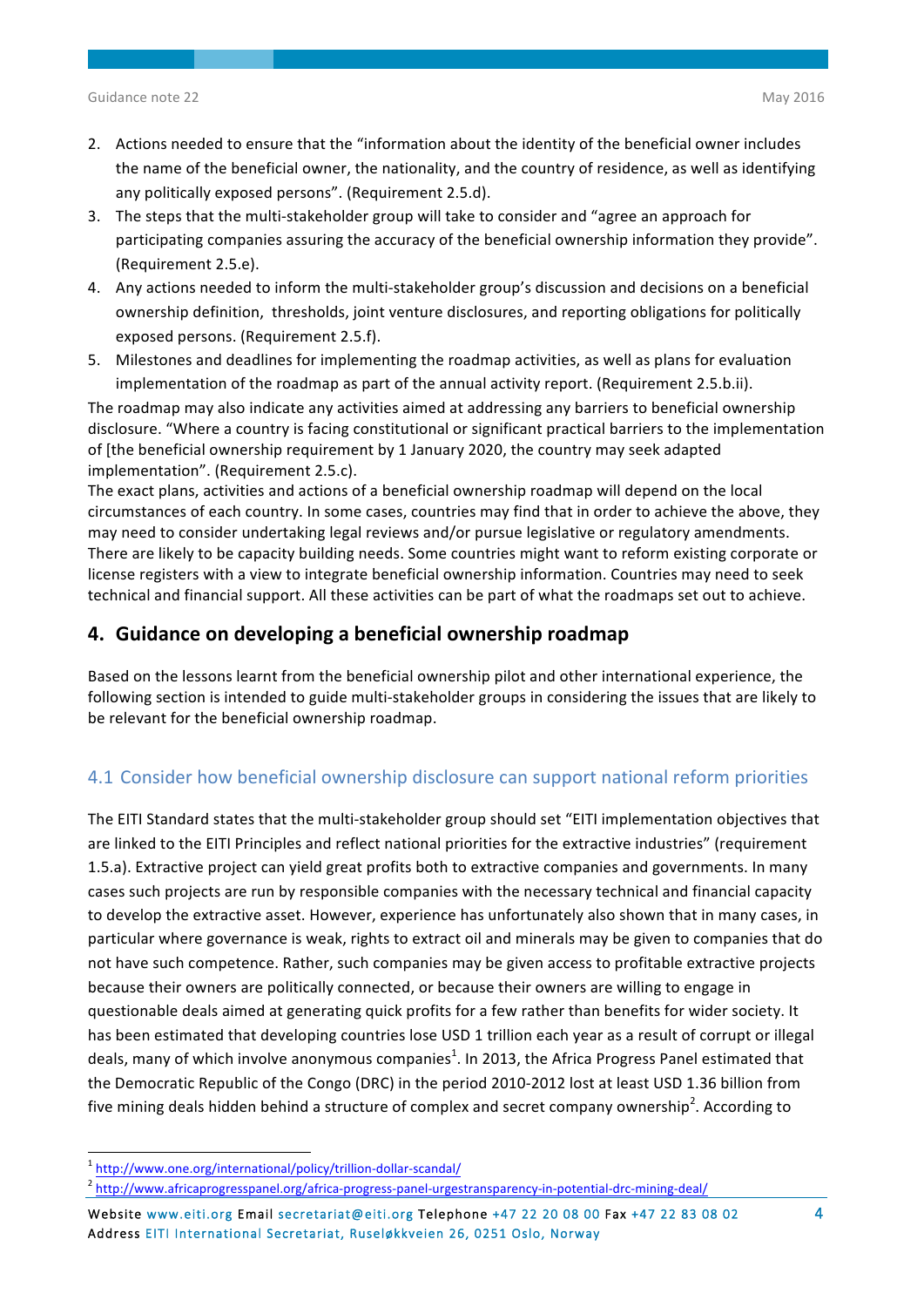DRC's EITI Reports, this is about the same as the country's average annual revenue from oil, gas and mining in the same time period. Disclosure of beneficial ownership will help lower the risk of financial misconduct.

Transparency in beneficial ownership can help deter corruption in extractive deals, contribute to prevent transfer pricing and tax evasion and improve the investment climate. The MSG might wish to begin its discussion of beneficial ownership and roadmap planning by establishing the relevance of beneficial **ownership disclosure to national debates and priorities aimed at addressing existing challenges in the extractive sector**. Establishing this relevance early on may contribute to build understanding of how openness about beneficial ownership can be beneficial to the country, build stakeholder support for this work, and ensure that the activities in the MSG's roadmap are linked to wider government priorities.

## 4.2 Consider the institutional framework for beneficial ownership disclosure.

The EITI Standard requires that "corporate entity(ies) that bid for, operate or invest in extractive assets" should disclose the identity(ies) of their beneficial owners. To achieve this, it is recommended that the roadmap includes activities aimed at broad consultations with government agencies and other stakeholders in order to identify the agency(ies) that is responsible or could best suited to oversee, collate and maintain beneficial ownership information, as well as any existing public filing processes **that could easily accommodate beneficial ownership disclosures.** This might include reviewing and/or amending existing company filing requirements upon company registration to include beneficial ownership information, and considering adding filing requirements related to beneficial ownership disclosure in bidding processes and license registries for extractive projects.

The EITI pilot project on beneficial ownership showed that in most countries, the concept of beneficial ownership was not covered by any existing legislation, which suggests a low likelihood that legal obstacles to beneficial ownership disclosure would exist. At the same time, many pilot countries concluded that enabling legislation would likely result in better compliance with beneficial ownership disclosure requirements. Although enabling legislation is not necessarily essential, the multi-stakeholder group might wish to consider whether the roadmap should include legal reviews in particular with a view to **identify opportunities for embedding requirements for beneficial ownership disclosure in national legal** instruments, in particular where relevant legal and regulatory reforms are already planned or **underway.** 

# 4.3 Consider how to develop a definition of beneficial ownership

The EITI Standard defines a beneficial owner in respect of a company as "the natural person(s) who directly or indirectly ultimately owns or controls the corporate entity" (Requirement 2.5.f.i). This may thus include the person(s) who own or control the shares or voting rights in a company limited by shares, the person on whose behalf shares in a company are held by somebody else, or the person(s) that by other means control the way the company is run regardless of whether they have any interest in the shares of the company. This also includes cases where the company is not limited by shares. An ultimate beneficial owner can never be a proxy, nominee or another company.

The EITI Standard further notes that "the multi-stakeholder group should agree an appropriate definition of the term "beneficial owner". The definition should be aligned with the EITI Standard definition noted above and take international norms and relevant national laws into account, and should include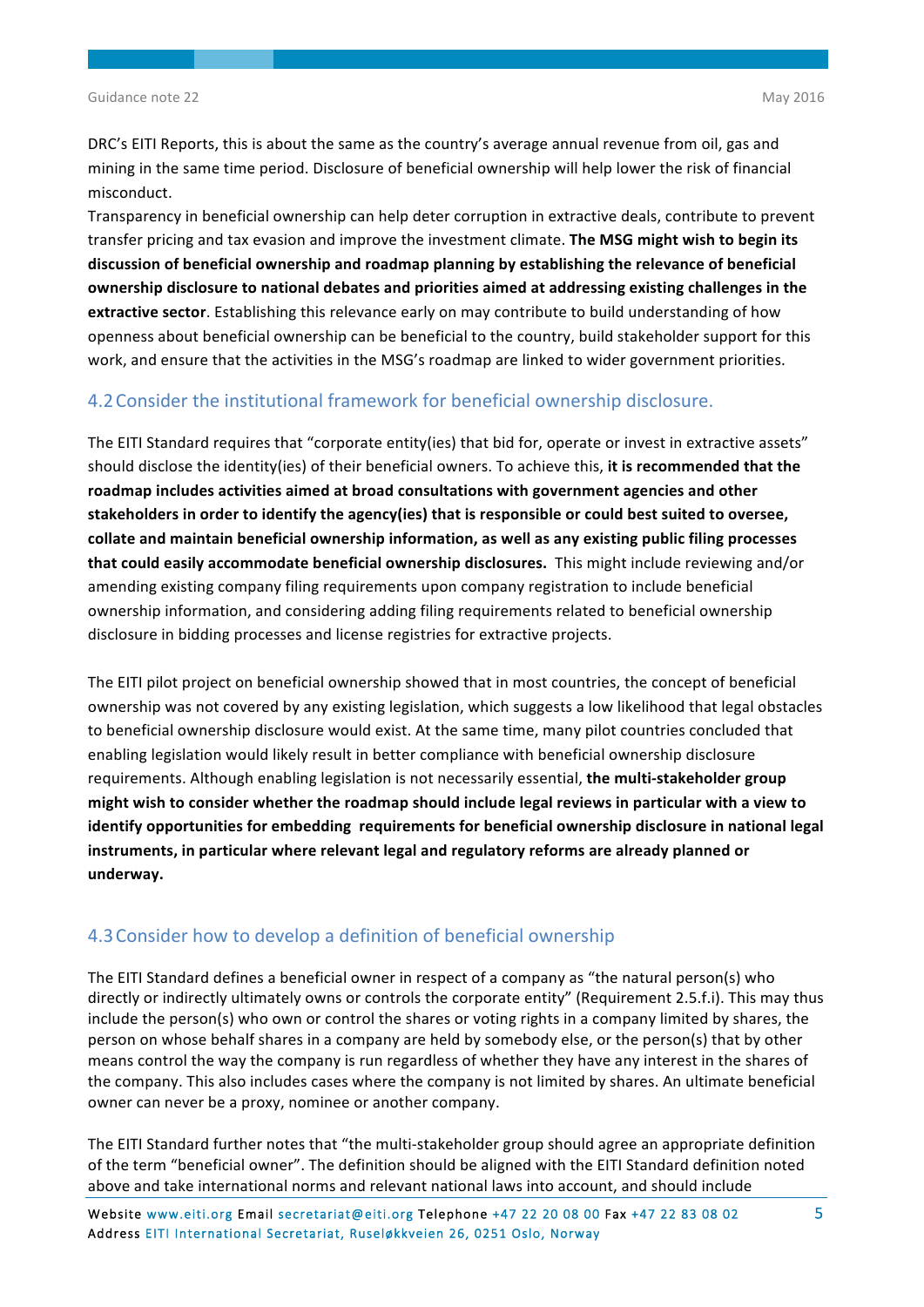#### Guidance note 22 May 2016

ownership threshold(s). The definition should also specify reporting obligations for politically exposed persons" (Requirement 2.5.f.i).

In order to develop an appropriate definition of beneficial owners, it is recommended that the roadmap includes activities such as reviewing whether national laws include a definition of beneficial owners, exploring existing international and national definitions, and agreeing an appropriate definition and **ownership thresholds in order to operationalize reporting of beneficial ownership.** Some examples of definitions are provided in box 1 and 2 below. For a compilation of the definitions used by pilot countries, please consult the beneficial ownership evaluation report<sup>3</sup>

#### *Lessons learnt from the beneficial ownership pilot - thresholds*

The EITI beneficial ownership pilot revealed that no country had an existing beneficial ownership definition that was considered appropriate for the purpose of the pilot. Lack of appropriate beneficial ownership definitions was a key challenge in obtaining useful beneficial ownership data. About half of the pilot countries included a threshold in their definitions whereby a natural person who directly or indirectly holds a minimum percentage of ownership or control of the company was considered a beneficial owner. This approach was also applied to cases of indirect control, i.e. where ownership was held through a chain of companies or legal entities. Thresholds ranged from 5-25%. The pilot showed that it is important that such thresholds are established taking into account the corporate structure of the companies operating in the country, an individual's full aggregated interest as well as different means of exercising ownership and control. A seemingly good practice related to thresholds was Liberia's attempt to agree a definition that would capture cases where no single individual holds enough ownership to be captured by the threshold. The MSG set at threshold at 5% /10% (different thresholds for different sectors), but also agreed that in cases where a single individual does not own at least 5% /10%, beneficial ownership information will be requested from the top five shareholders with the greatest percentage of ownership rights. However, shareholder equity is not the only mechanism for exerting control over a company, and thresholds should apply regardless of how ownership or control is exercised. For example, if the threshold is 5%, then this threshold should apply whether a person maintains ownership via 5% of shares (directly or indirectly) or if they maintain 5% control over the company (via powers of attorney, contractual arrangements, etc.).

#### *Box 1 – Financial Action Task Force definitions*

**Beneficial owner** refers to the natural person(s) who ultimately50 owns or controls a customer51 and/or the natural person on whose behalf a transaction is being conducted. It also includes those persons who exercise ultimate effective control over a legal person or arrangement.

50 Reference to "ultimately owns or controls" and "ultimate effective control" refer to situations in which ownership/control is exercised through a chain of ownership or by means of control other than direct control. 51 This definition should also apply to beneficial owner or a beneficiary under a life or other investment linked insurance policy.

Source: Glossary of the FATF Recommendations http://www.fatf-gafi.org/media/fatf/documents/reports/Guidance-transparency-beneficial-ownership.pdf

*Box 2 – 4th EU Anti Money Laundering Directive definitions*

<u> Andreas Andreas Andreas Andreas Andreas Andreas Andreas Andreas Andreas Andreas Andreas Andreas Andreas Andreas</u>

<sup>3</sup> https://eiti.org/files/BP/board\_paper\_30-4-b\_beneficial\_ownership\_pilot\_-\_evaluation\_report.pdf

Website www.eiti.org Email secretariat@eiti.org Telephone +47 22 20 08 00 Fax +47 22 83 08 02 6 Address EITI International Secretariat, Ruseløkkveien 26, 0251 Oslo, Norway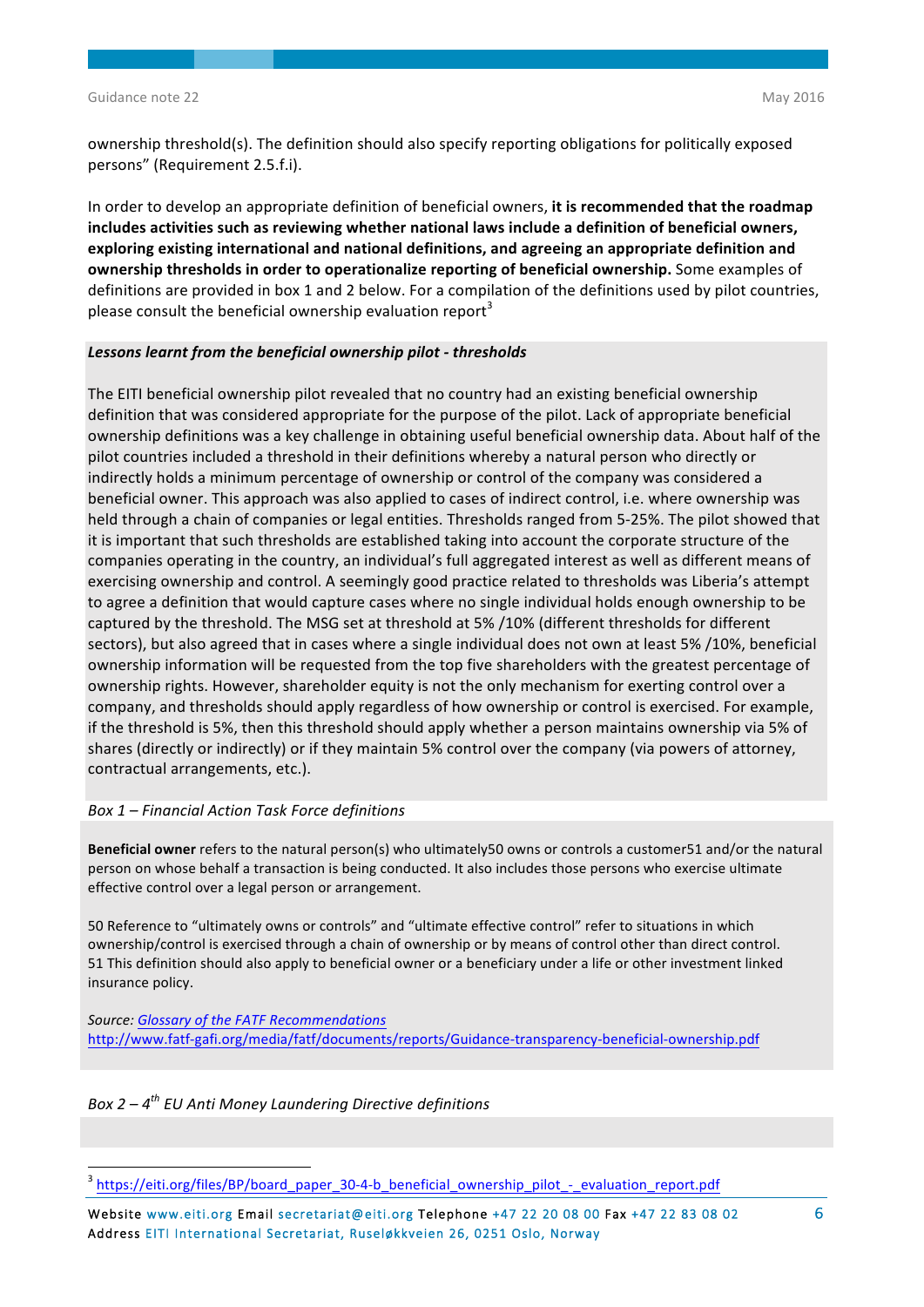(6) 'beneficial owner' means any natural person(s) who ultimately owns or controls the customer and/or the natural person(s) on whose behalf a transaction or activity is being conducted and includes at least:

(a) in the case of corporate entities:

(i) the natural person(s) who ultimately owns or controls a legal entity through direct or indirect ownership of a sufficient percentage of the shares or voting rights or ownership interest in that entity, including through bearer shareholdings, or through control via other means, other than a company listed on a regulated market that is subject to disclosure requirements consistent with Union law or subject to equivalent international standards which ensure adequate transparency of ownership information.

A shareholding of 25 % plus one share or an ownership interest of more than 25 % in the customer held by a natural person shall be an indication of direct ownership. A shareholding of 25 % plus one share or an ownership interest of more than 25 % in the customer held by a corporate entity, which is under the control of a natural person(s), or by multiple corporate entities, which are under the control of the same natural person(s), shall be an indication of indirect ownership. This applies without prejudice to the right of Member States to decide that a lower percentage may be an indication of ownership or control. Control through other means may be determined, inter alia, in accordance with the criteria in Article 22(1) to (5) of Directive 2013/34/EU of the European Parliament and of the Council (3);

(ii) if, after having exhausted all possible means and provided there are no grounds for suspicion, no person under point (i) is identified, or if there is any doubt that the person(s) identified are the beneficial owner(s), the natural person(s) who hold the position of senior managing official(s), the obliged entities shall keep records of the actions taken in order to identify the beneficial ownership under point (i) and this point;

(b) in the case of trusts:

(i) the settlor;

(ii) the trustee(s);

(iii) the protector, if any;

(iv) the beneficiaries, or where the individuals benefiting from the legal arrangement or entity have yet to be determined, the class of persons in whose main interest the legal arrangement or entity is set up or operates;

(v) any other natural person exercising ultimate control over the trust by means of direct or indirect ownership or by other means;

(c) in the case of legal entities such as foundations, and legal arrangements similar to trusts, the natural person(s) holding equivalent or similar positions to those referred to in point (b);

http://eur-lex.europa.eu/legal-content/EN/TXT/PDF/?uri=CELEX:32015L0849&from=EN

# 4.4. Consider reporting obligations for politically exposed persons

The EITI Standard states "the definition [of a beneficial owner] should specify reporting obligations for politically exposed persons" (Requirement 2.5.f.ii). The model beneficial ownership declaration form developed by the EITI includes fields for disclosing whether any of the beneficial owners are politically exposed persons (PEPs), including information about the public office position and role, or other reason for PEP designation, and the dates of holding office.

In order to ensure that the beneficial ownership definition includes appropriate reporting obligations for PEPs, it is recommended that the roadmap includes activities aimed at investigating existing national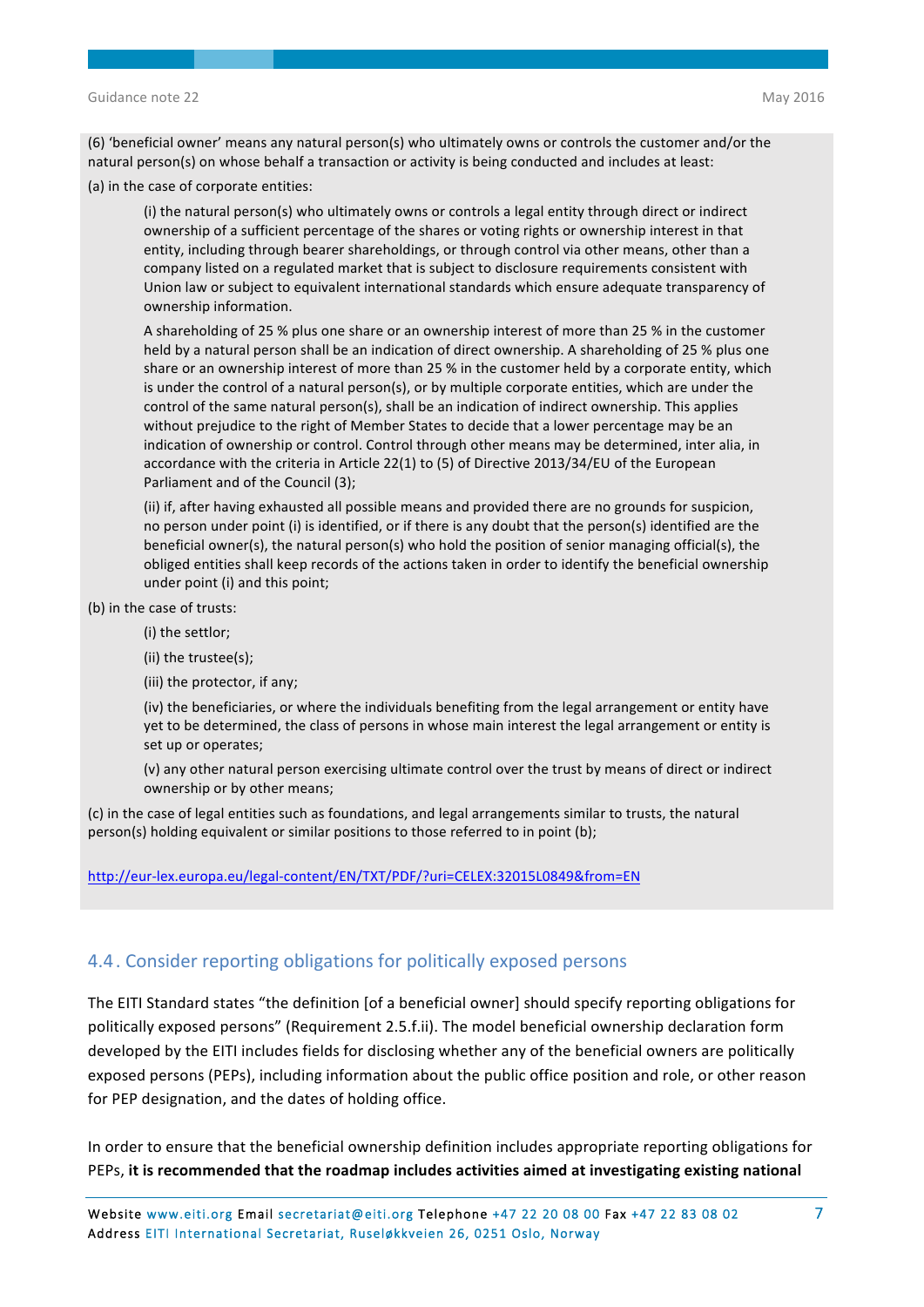definitions and reporting requirements for PEPs with a view to identifying national policy objectives on this subject and aligning the beneficial ownership definition accordingly. Some examples of PEP definitions are provided in box 4 below.

#### *Lessons learnt from the beneficial ownership pilot – PEPs*

The legal reviews undertaken by some of the pilot countries shows that there are often legal requirements for PEPs to disclose assets, but that such disclosures are not always enforced or publicly available. In

Honduras for example, the Mining Law prevents public office holders from obtaining extractive licenses due to potential conflicts of interest. However, the concept of beneficial ownership is not recognised and there is thus no law that explicitly prevents PEPs from holding ownership interests in extractive companies, nor are there any declaration systems in place that would reveal such practice. Burkina Faso's scoping study notes that there are reporting obligations for PEPs and concludes that "It may therefore be envisaged that the authority receiving the declaration of assets held by politicians, as mandated by law, may eventually provide the declaration of any form of property that politicians hold in the extractive companies" (p. 35).

Where disclosures of assets held by PEPs are mandatory, the EITI Report could provide details on actual disclosure practice, including whether the information is publicly accessibility. Where there are legal requirements but no disclosure framework in place, the EITI could contribute to disclosures related to extractive assets. Countries may decide that, for PEPs who are beneficial owners, information should be disclosed regardless of thresholds.

Disclosure of PEPs as beneficial owners should ideally include some contextual information around the position and role of the PEP as well as information about when the PEP acquired ownership/control of the extractive asset. Implementing countries could be encouraged to ask companies to disclose the names of Board members. While not necessarily beneficial owners, such disclosures could help shed light on cases where proxies are used to conceal that e.g. a PEP is a beneficial owner.

#### *Box 4 – Definitions of Politically Exposed Persons*

#### The **4th EU Money Laundering Directive**:

(9) 'politically exposed person' means a natural person who is or who has been entrusted with prominent public functions and includes the following:

(a) heads of State, heads of government, ministers and deputy or assistant ministers;

- (b) members of parliament or of similar legislative bodies;
- (c) members of the governing bodies of political parties;

(d) members of supreme courts, of constitutional courts or of other high-level judicial bodies, the decisions of which are not subject to further appeal, except in exceptional circumstances;

(e) members of courts of auditors or of the boards of central banks;

- (f) ambassadors, chargés d'affaires and high-ranking officers in the armed forces;
- (g) members of the administrative, management or supervisory bodies of State-owned enterprises;
- (h) directors, deputy directors and members of the board or equivalent function of an international organisation.

No public function referred to in points (a) to (h) shall be understood as covering middle-ranking or more junior officials;

#### http://eur-lex.europa.eu/legal-content/EN/TXT/PDF/?uri=CELEX:32015L0849&from=EN

#### **Financial Action Task Force**

*Foreign PEPs* are individuals who are or have been entrusted with prominent public functions by a foreign country, for example Heads of State or of government, senior politicians, senior government, judicial or military officials,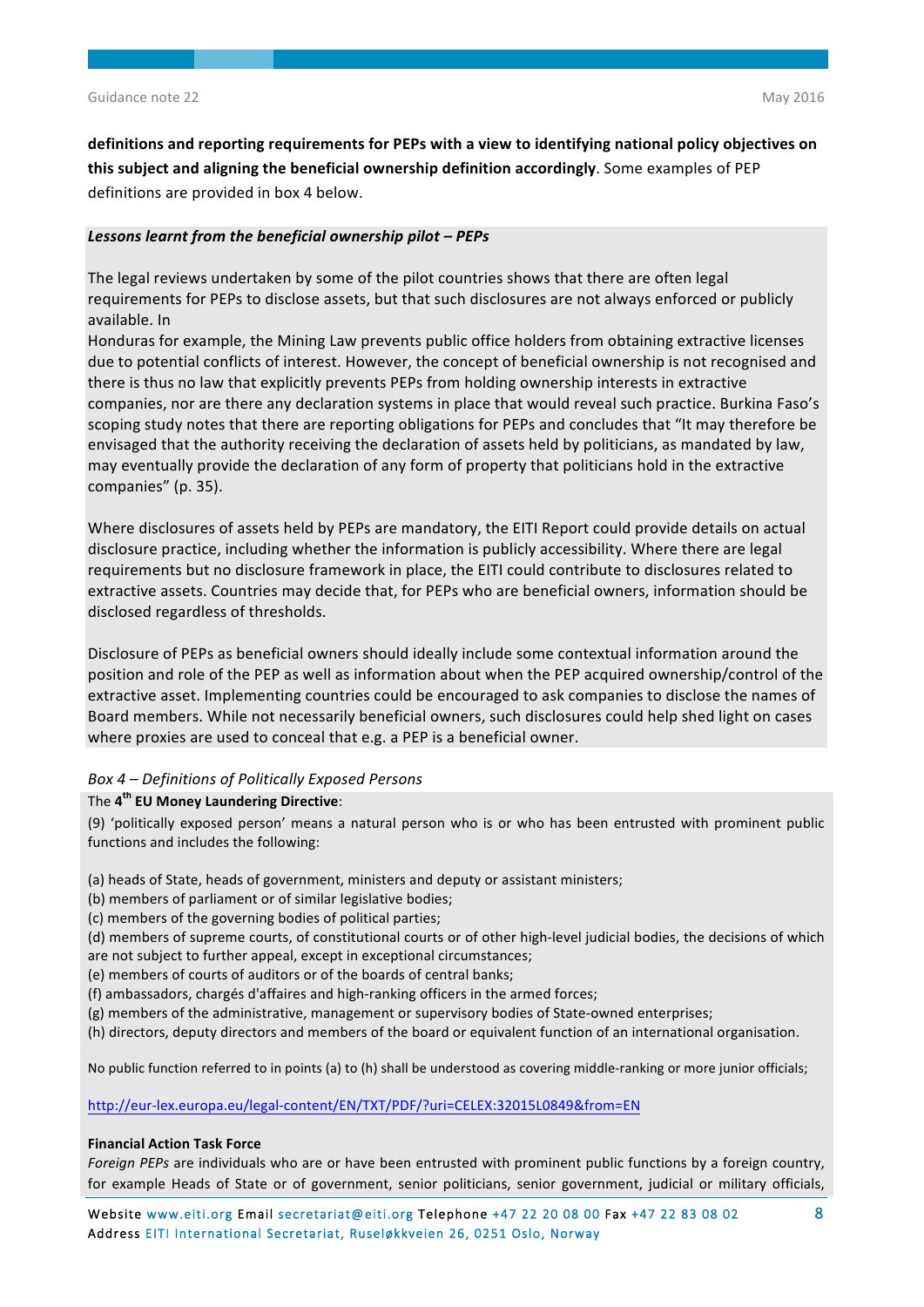senior executives of state owned corporations, important political party officials.

*Domestic PEPs* are individuals who are or have been entrusted domestically with prominent public functions, for example Heads of State or of government, senior politicians, senior government, judicial or military officials, senior executives of state owned corporations, important political party officials.

*Persons* who are or have been entrusted with a prominent function by an international organisation refers to members of senior management, i.e. directors, deputy directors and members of the board or equivalent functions. The definition of PEPs is not intended to cover middle ranking or more junior individuals in the foregoing categories.

#### **United Nation Convention Against Corruption**

Article 52: "Individuals who are, or have been, entrusted with prominent public functions, and their family members and close associates."

https://www.unodc.org/documents/brussels/UN\_Convention\_Against\_Corruption.pdf Source: Glossary of the FATF Recommendations http://www.fatf-gafi.org/media/fatf/documents/reports/Guidance-transparency-beneficial-ownership.pdf

## 4.5 Consider the level of detail to be disclosed

The EITI Standard states that the beneficial ownership disclosures "...should include the identity(ies) of their beneficial owner(s), the level of ownership and details about how ownership or control is exerted" (Requirement 2.5.c). If further states that the "Information about the identity of the beneficial owner should include the name of the beneficial owner, the nationality, and the country of residence, as well as identifying any politically exposed persons. It is also recommended that the national identity number, date of birth, residential or service address, and means of contact are disclosed" (Requirement 2.5.d).

The EITI model beneficial ownership declaration form asks for all the information listed in requirement 2.5.d. It also asks companies to indicate in what way ownership and control is exercised, whether by shares, voting rights or other means in line with requirement 2.5.c. It is recommended that the roadmap includes activities aimed at consultation with government, civil society and companies with regards to the level of additional detail of the beneficial ownership disclosures, including opportunities and challenges with disclosing recommended information such as date of birth and means of contact. The roadmap could also specify whether the multi-stakeholder group intends to make use of the EITI's model beneficial ownership declaration form, perhaps with some local adaptations, or whether the multi-stakeholder group intends to develop its own declaration form.

#### Lessons learnt from the pilot – level of detail

Where beneficial ownership was disclosed, this often included some detail on how ownership was exercised. In some cases, this detail was limited to expressing ownership as 'percent of participation' without making it clear whether ownership control was exercised through shares, voting rights, or through

other means. Zambia's beneficial ownership report provides useful detail by specifying both the number of

shares and the percentage of voting rights. DRC's 2013 EITI Report also in a number of cases identified the percentage of both indirect and direct voting rights that the beneficial owners exercise. Guidance to companies on how to fill in the declaration form was crucial in order to obtain the level of detail requested.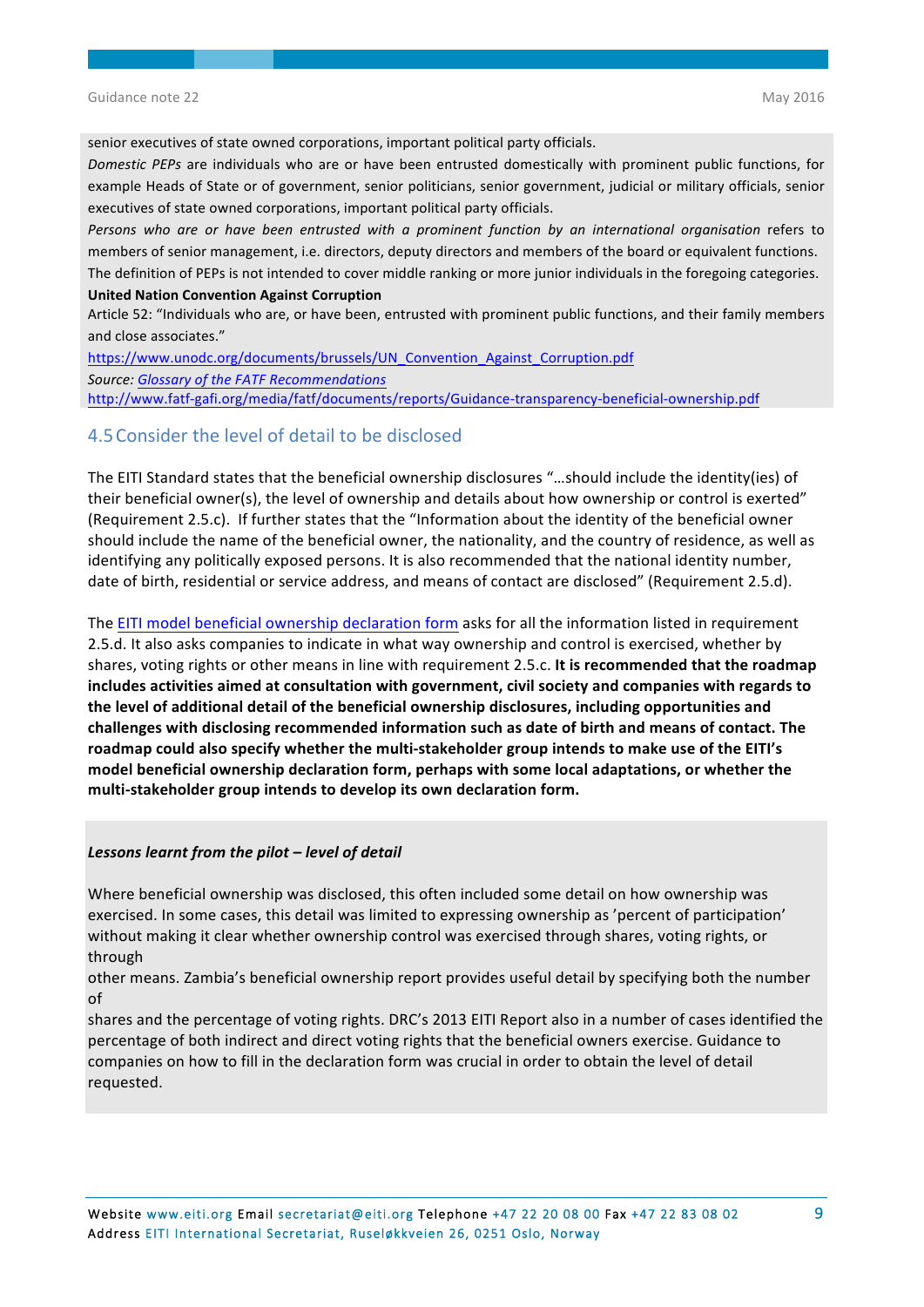## 4.6 Consider data collection procedures

Requirement 2.5.c states "As of 1 January 2020, it is required that implementing countries request, and companies disclose, beneficial ownership information for inclusion in the EITI report" (emphasis added). Requirement 2.5.a also states "It is recommended that implementing countries maintain a publicly available register of the beneficial owners of the corporate entity(ies) that bid for, operate or invest in extractive assets, including the identity(ies) of their beneficial owner(s), the level of ownership and details about how ownership or control is exerted. Where possible, beneficial ownership information should be incorporated in existing filings by companies to corporate regulators, stock exchanges or agencies regulating extractive industry licensing. Where this information is already publicly available, the EITI Report should include guidance on how to access this information".

In considering data collection procedures, it is important to note that the requirement for beneficial ownership disclosure extends to any company that "bid for, operate, or invest in extractive assets" (Requirement 2.5.c). This means that the multi-stakeholder group will in all likelihood need to target more companies for beneficial ownership disclosure than those that are considered material for financial EITI reporting purposes. It is recommended that the roadmap includes actions aimed at identifying the companies that will be required to participate in beneficial ownership reporting. The roadmap could also include consultation activities aimed at identifying the most efficient and sustainable data **collection approach.** This may include distributing beneficial ownership declaration forms to all eligible companies, or incorporate beneficial ownership disclosure requirements in existing disclosure obligations upon bidding, in annual corporate filings etc. Although all companies will eventually need to disclose their beneficial owners, countries with large and complex extractive sectors might wish to prioritise and target the most important companies first depending on local context, and incrementally extend reporting with a view to cover all companies by 2020.

# 4.7 Consider how to develop a methodology for assuring the accuracy of the data

The EITI Standard states "The multi-stakeholder group should agree an approach for participating companies assuring the accuracy of the beneficial ownership information they provide. This could include requiring companies to attest the beneficial ownership declaration form through sign off by a member of the senior management team or senior legal counsel, or submit supporting documentation" (Requirement 2.5.e). It is important for the credibility of the EITI's work on beneficial ownership that there is some mechanism for assuring the accuracy of the information disclosed otherwise it will not be possible to have confidence that the beneficial owners that have been disclosed are the true beneficial owners and not a substitute, nominee or proxy. The mechanism for ensuring data reliability need not necessarily require formal legal enforcement, although that remains an option, since with the provision of publicly available information, other stakeholders such as law enforcement agencies, civil society and other companies may be in a position to challenge suspect information.

The multi-stakeholder group should make sure that the roadmap outlines any actions that the multistakeholder group intends to discuss and agree on prior to data collection regarding an appropriate mechanism for companies to assure the data in the beneficial ownership declarations, in particular in countries where beneficial ownership disclosure is not required by law. A standard declaration that a senior company official is asked to sign to confirm that the information submitted is correct appears to be a practical mechanism, which is reflected in the model beneficial ownership declaration form. Disclosing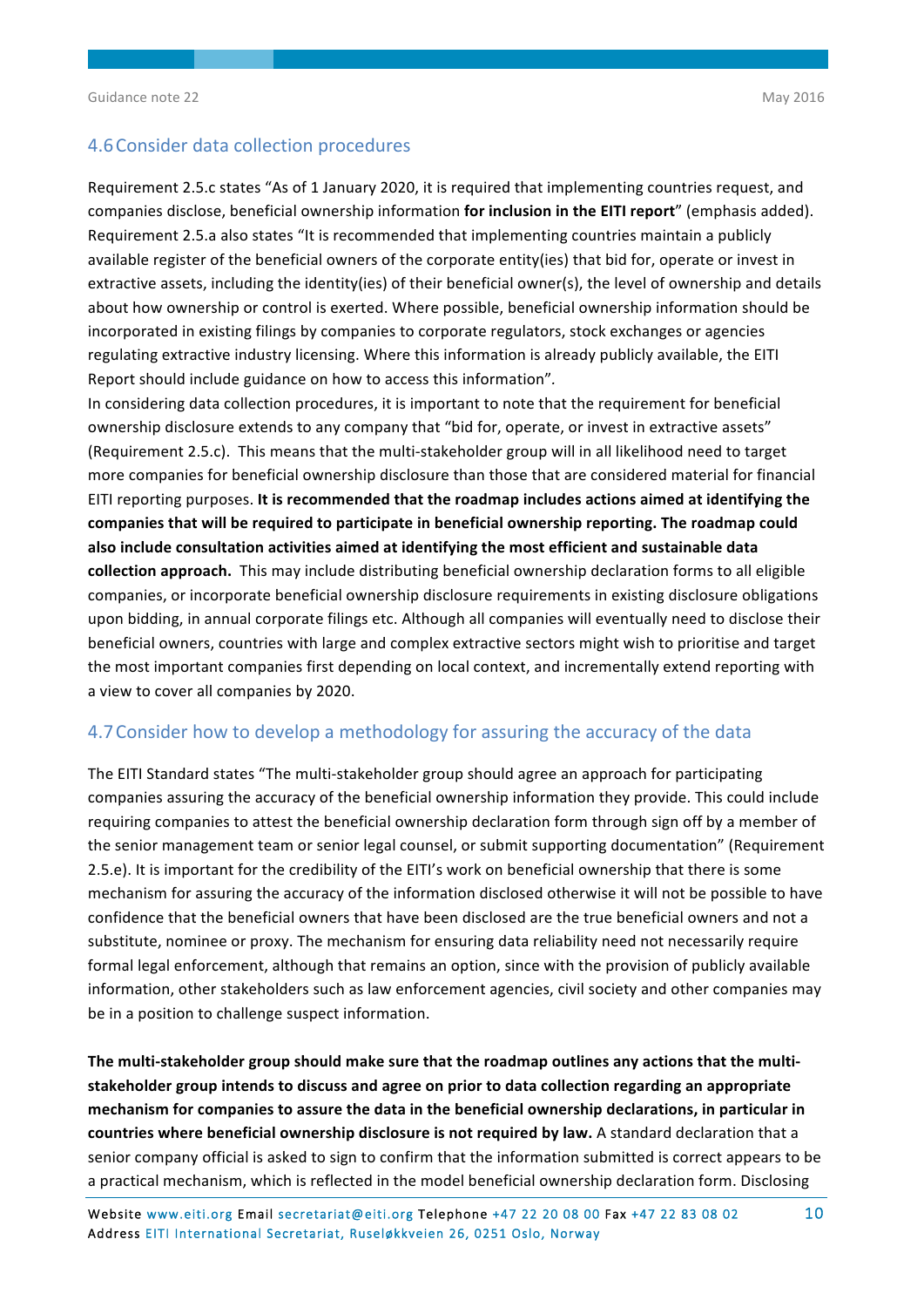#### Guidance note 22 May 2016

the name and position of the person providing the attestation could be considered. Where deemed necessary, companies could also be asked to submit supporting documentation (articles of association, powers of attorney, etc.). Certain beneficial ownership declarations could also be crosschecked against the information provided in local corporate filings or information filed under disclosure requirements for government officials, where available.

# 4.8 Consider data timeliness

EITI Requirement 4.8 related to data timeliness states that "Implementing countries must disclose data no older than the second to last complete accounting period, e.g. an EITI Report published in calendar/financial year 2016 must be based on data no later than calendar/financial year 2014. Multistakeholder groups are encouraged to explore opportunities to disclose data as soon as practically possible, for example through continuous online disclosures or, where available, by publishing additional, more recent contextual EITI data than the accounting period covered by the EITI revenue data".

Although the beneficial ownership requirements are silent on data timeliness, it is recommended that the roadmap includes activities aimed at exploring what would be the most appropriate time for data **collection of beneficial ownership information.** For example, it might be appropriate for companies to file such information upon incorporation in the country, when bidding for extractive licenses, when signing a contract or a license, or when submitting regular annual reports on its extractive activities. The model beneficial ownership declaration form tasks reporting entities with confirming owners as per a specific date to be determined by the MSG. It also requests that each company disclose the date that the beneficial interest of its owners was acquired.

The multi-stakeholder group might also wish to consider how to reflect changes in ownership over **time, once a baseline has been established.** A practical approach might be to require companies to disclose beneficial ownership once. Further disclosures would only be provided as beneficial ownership changes, rather than at regular fixed intervals. Where legal and regulatory reforms are taking place to facilitate beneficial ownership disclosure, this could include require companies to disclose any changes to beneficial ownership and identify-related information within a certain number of days.

## Lessons learnt from the pilot – data timeliness

One of the challenges revealed in the pilot was the lack of clarity on what point in time the beneficial ownership data refers to, i.e. whether the names listed are the beneficial owners as per the date of publication of the EITI Report, or whether the information dates further back, e.g. as per the time of data collection for the EITI Report, or per the end of the financial year covered by the EITI Report.

Zambia's report clearly indicated that the validity of the beneficial ownership information disclosed, e.g. that the names listed are the beneficial owners as of 31 December 2014. DRC is the only country that seems to have been able to collect information from beneficial owners on when their ownership interest was acquired.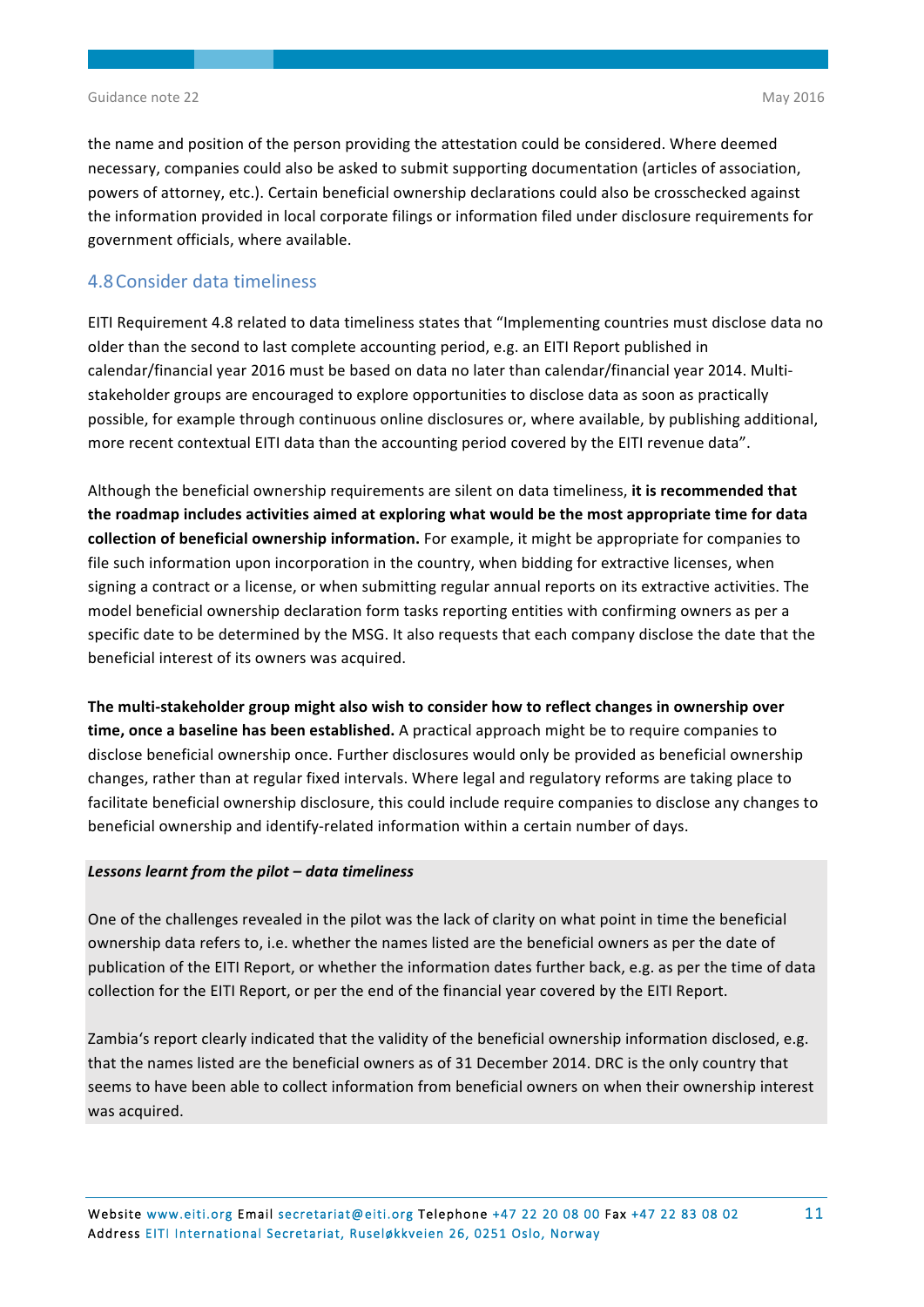## 4.9 Consider data accessibility

EITI Requirement 7.2 on data accessibility states that "the multi-stakeholder group is encouraged to make EITI Reports machine readable, and to code or tag EITI Reports and data files so that the information can be compared with other publicly available data by adopting Board-approved EITI data standards". The Standard also requires the multi-stakeholder group to "make the EITI Report available in an open data format (xlsx or csv) online and publicise its availability" (Requirement 7.1.c)".

Tables with beneficial ownership information locked in a pdf might be difficult to understand and interpret, in particular when there are multiple layers of companies between the company that operate in the extractive sector and the ultimate beneficial owner. It is recommended that the roadmap includes activities aimed at increasing data accessibility, for example by publication of data in electronic formats. This could also include activities aimed at considering establishing a public beneficial **ownership register, ideally integrated in existing corporate or extractive license holder registers.** While the EITI pilot on beneficial ownership revealed that beneficial ownership information is typically not collected by government agencies, understanding of the legal requirements and information contained in existing company registers was a useful starting point for multi-stakeholder groups that are interested in establishing public beneficial ownership registers and mainstreaming such disclosures.

## 4.10 Consider capacity building needs

Requirement 1.5.c.i of the EITI Standard requires the multi-stakeholder group to "Assess and outline plans to address any potential capacity constraints in government agencies, companies and civil society that may be an obstacle to effective EITI implementation."

Experience with beneficial ownership disclosures shows that there is considerable lack of awareness and experience with beneficial ownership across all stakeholders. The lack of distinction between legal and beneficial ownership has caused considerable confusion, preventing comprehensive and accurate disclosure in the beneficial ownership reports. It is recommended that the multi-stakeholder group considers including capacity building and awareness raising campaigns in its roadmap, or actions aimed at identifying capacity building needs. In many countries, it may be necessary to start with a simple awareness raising campaign in order to explain what beneficial ownership is all about. This could be complemented with more technical capacity building for relevant government agencies, for example related to law enforcement related to beneficial ownership, establishment and maintenance of a beneficial ownership register, verification mechanisms, communication with companies etc. Capacity building for companies might be needed in order to ensure familiarity with beneficial ownership reporting, guidance on identifying and collecting initial beneficial ownership information, as well as procedures and systems for updating and submitting data to government authorities. Capacity building for civil society could focus on public monitoring of beneficial ownership data and changes over time, how to use beneficial ownership information in advocacy and campaigns, etc.

# 4.11 Consider needs for technical and financial assistance

Requirement 1.5.d of the EITI Standard requires the multi-stakeholder group to "Identify domestic and external sources of funding and technical assistance where appropriate in order to ensure timely implementation of the agreed work plan." It is recommended that the multi-stakeholder group early on identifies funding for the implementation of the roadmap. The roadmap might also include cost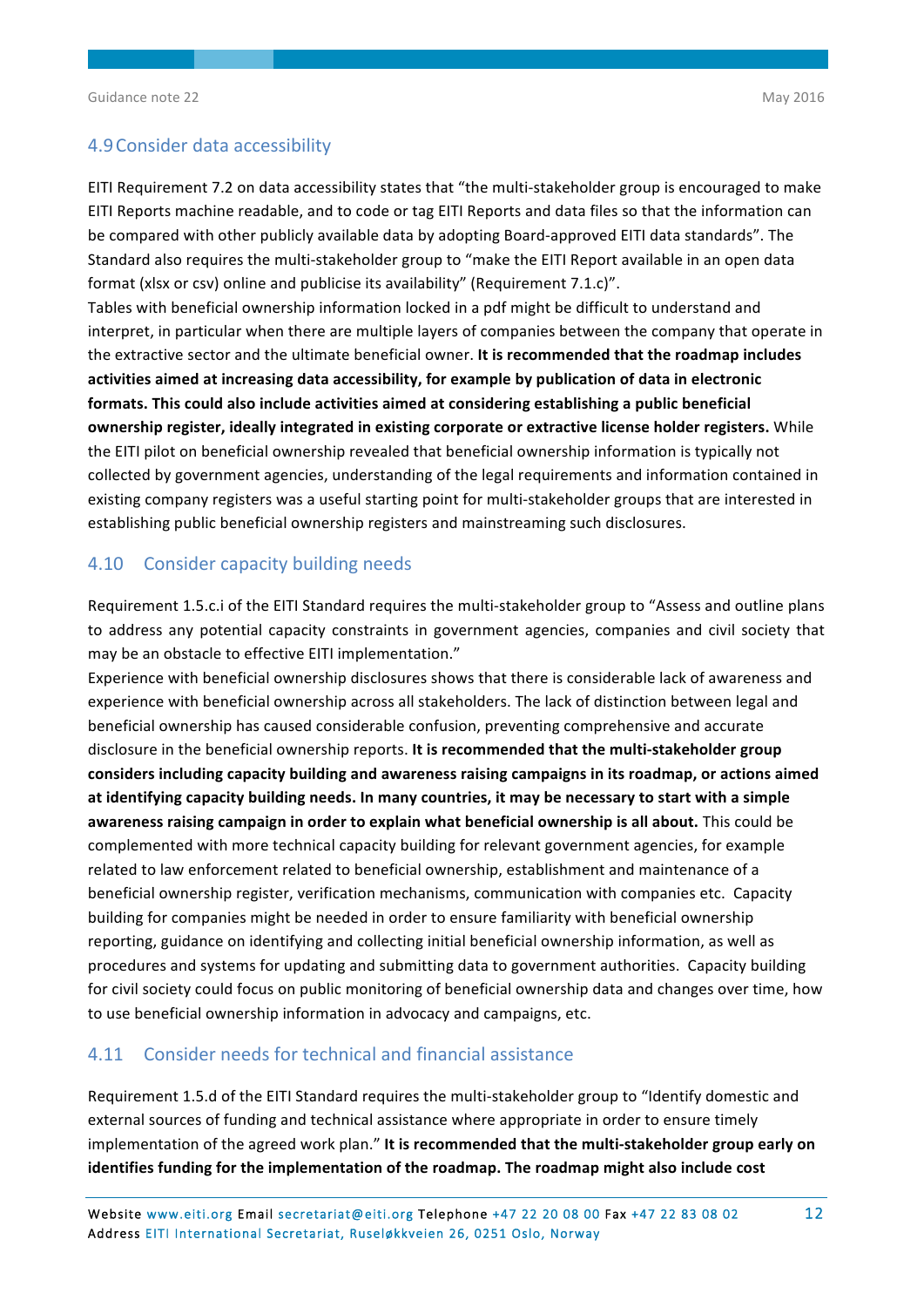estimates for the activities and indicate how these will be funded. The MSG might also wish to include any actions aimed at securing further funding for implementation of the beneficial ownership requirement, and indicate for which activities the multi-stakeholder group will need technical **assistance.** 

# 4.12 Consider deadlines and responsibilities for roadmap activities

The EITI Standard states that "The MSG will determine all milestones and deadlines in the roadmap, and the MSG will evaluate implementation of the roadmap as part of the MSG's annual activity report" (Requirement 2.5.b.ii). It is recommended that the roadmap includes measurable and time bound activities, and that the roadmap assigns responsibilities for the various activities. The multi-stakeholder group may wish to consider establishing a working group or committee to oversee the development and execution of the roadmap, and to present regular progress reports to the government and the multi-stakeholder group. The roadmap must be endorsed by the multi-stakeholder group and made publicly available no later than 1 January 2017.

# **5. Further reading**

- EITI, Beneficial ownership pilot evaluation report, https://eiti.org/files/BP/board\_paper\_30-4b\_beneficial\_ownership\_pilot\_-\_evaluation\_report.pdf
- EITI, Beneficial ownership fact sheet 2016, https://eiti.org/document/beneficial-ownership-fact-sheet
- EITI, Beneficial ownership model declaration form, http://eiti.org/files/Template%20beneficial%20ownership%20declaration%20form.doc
- Financial Action Task Force, *Guidance on Transparency and Beneficial Ownership*, http://www.fatfgafi.org/media/fatf/documents/reports/Guidance-transparency-beneficial-ownership.pdf
- NRGI, *Owning Up: Options for Disclosing the Identities of Beneficial Owners of Extractive Companies,* http://www.resourcegovernance.org/sites/default/files/documents/nrgi\_beneficial\_owners20150820 .pdf
- Official Journal of the European Union, *Directive (EU) 2015/849 of the European Parliament and of the Council* of 20 May 2015 on the prevention of the use of the financial system for the purposes of money *laundering or terrorist financing, http://eur-lex.europa.eu/legal*content/EN/TXT/PDF/?uri=CELEX:32015L0849&from=EN
- Global Witness, *Anonymous company owners*, https://www.globalwitness.org/en/campaigns/corruption-and-money-laundering/anonymouscompany-owners/
- Global Financial Integrity, *Anonymous companies*, http://www.gfintegrity.org/issue/anonymouscompanies/
- UK Department for Business Innovation & Skills, Transparency & Trust: *Enhancing the transparency of* UK company ownership and increasing trust in UK business: Consultation paper, https://www.gov.uk/government/uploads/system/uploads/attachment\_data/file/212079/bis-13-959 transparency-and-trust-enhancing-the-transparency-of-uk-company-ownership-and-increaing-trustin-uk-business.pdf
- UK Department for Business Innovation & Skills, *Transparency & Trust: Enhancing the transparency of* UK company ownership and increasing trust in UK business: Government response,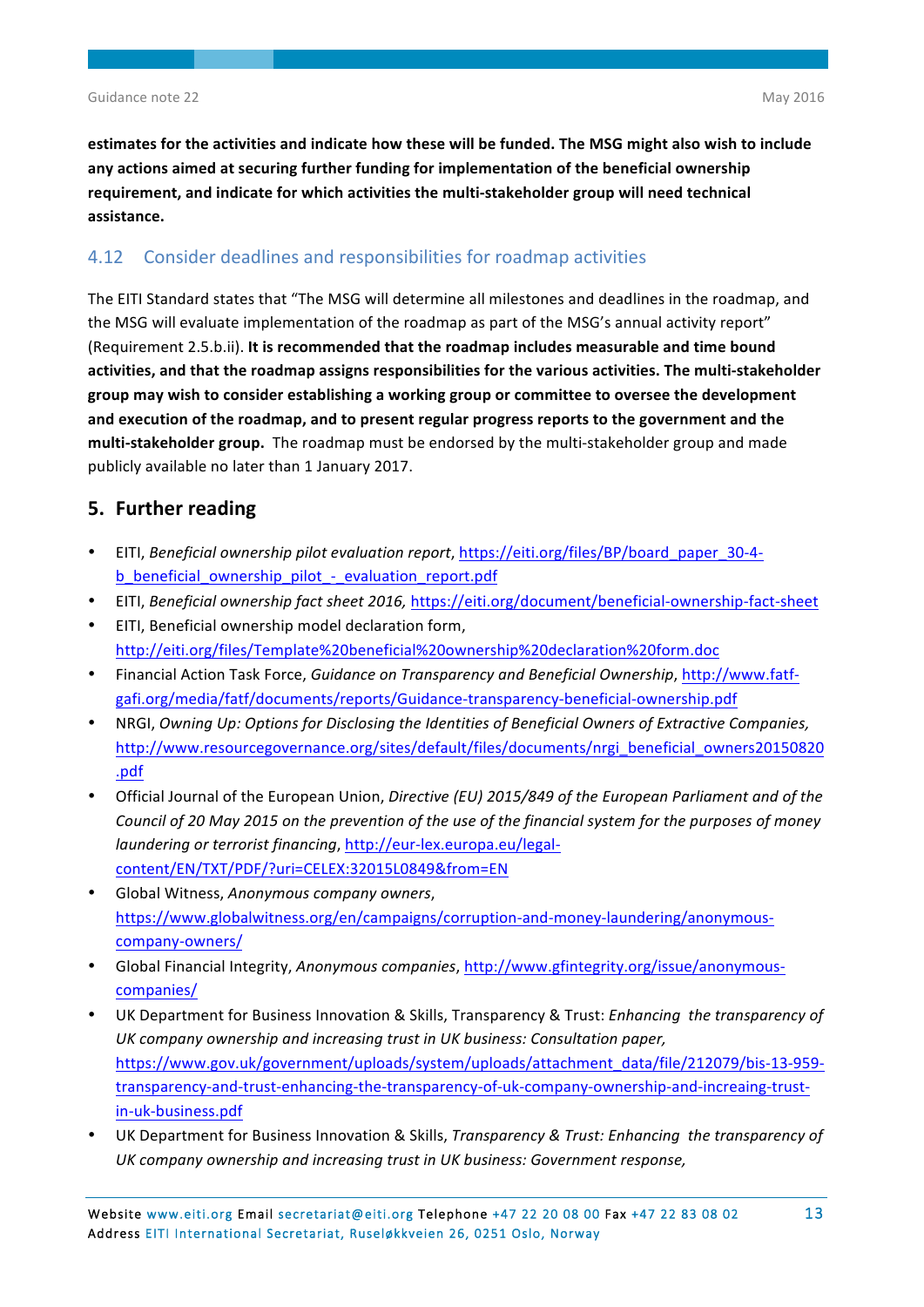Guidance note 22 May 2016

https://www.gov.uk/government/uploads/system/uploads/attachment\_data/file/304297/bis-14-672 transparency-and-trust-consultation-response.pdf

• UK Department for Business Innovation & Skills, *Consultation stage impact assessments*, https://www.gov.uk/government/uploads/system/uploads/attachment\_data/file/303555/bis-14-670 part-a-of-transparency-and-trust-proposals-impact.pdf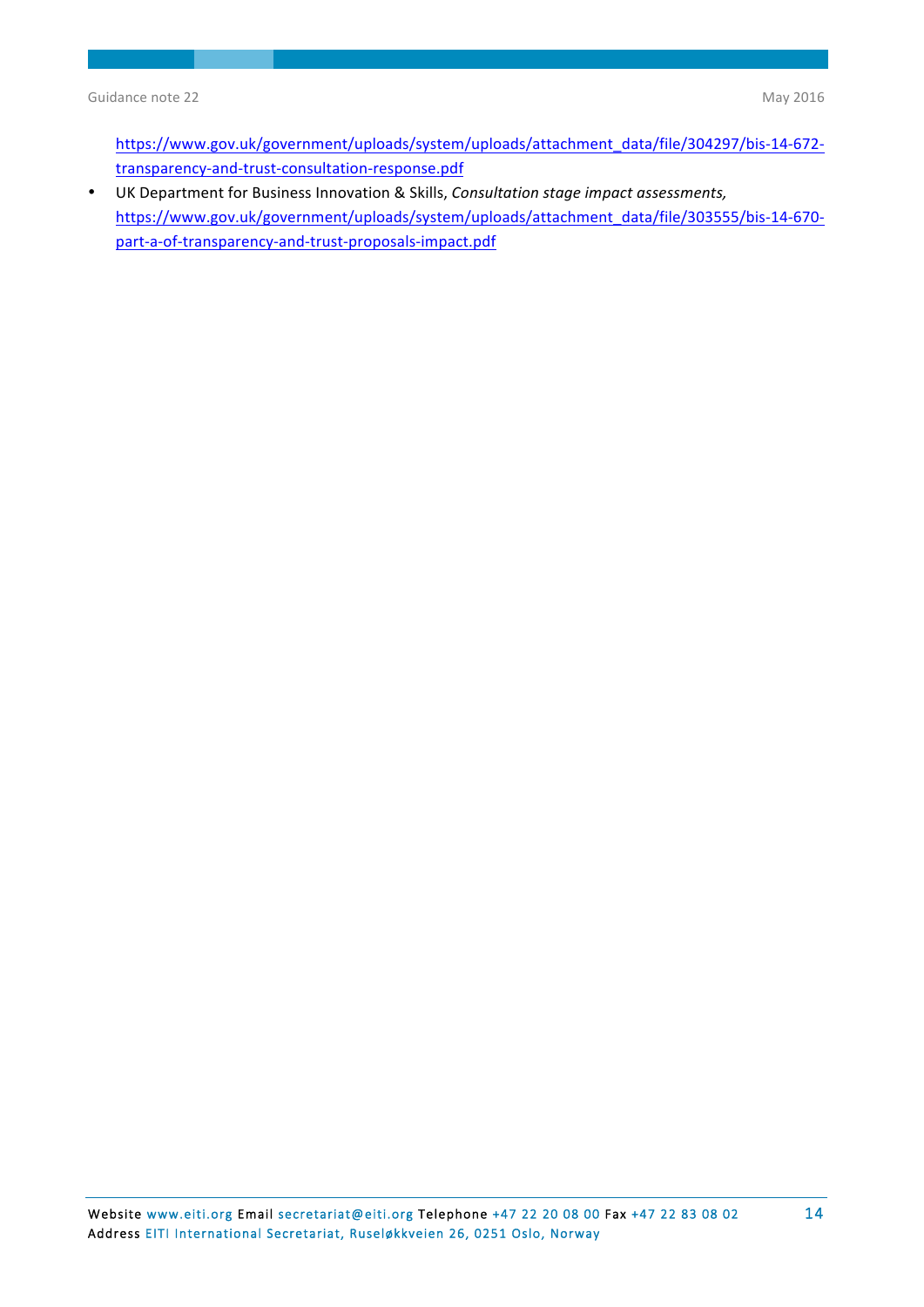# Annex A: Advisory checklist for beneficial ownership roadmap

#### **Institutional framework for beneficial ownership disclosure**

Has the multi-stakeholder aroup considered whether the roadmap should include activities aimed at...

- $\bigcirc$  consultations with government agencies in order to identify the agency(ies) that is responsible or could best suited to oversee, collate and maintain beneficial ownership information?
- $\bigcirc$  reviewing any legal, regulatory or practical barriers to disclosure of beneficial ownership?
- $\bigcirc$  undertaking legal reviews and amendments with a view to incorporate requirements for beneficial ownership disclosure in relevant law(s)?

#### **Beneficial ownership definitions**

Has the multi-stakeholder group considered whether the roadmap should include activities aimed at...

- $\bigcap$  reviewing whether national laws include a definition of beneficial owners?
- $\bigcirc$  reviewing existing international definitions and definitions used in other countries?
- $\bigcirc$  agreeing an appropriate definition and ownership thresholds in order to operationalize reporting of beneficial ownership?

#### **Politically exposed persons**

Has the multi-stakeholder group considered whether the roadmap should include activities aimed at...

 $\bigcirc$  investigating existing national definitions and reporting requirements for PEPs with a view to align the beneficial ownership definition accordingly?

#### Level of disclosure details and data reliability

Has the multi-stakeholder group considered whether the roadmap should include activities aimed at...

- $\bigcirc$  consultation with government, civil society and companies with a view to determine the level of detail of the beneficial ownership disclosures (nationality, country of residence, level of ownership, how ownership is exerted, date of birth, residential address, means of contact, etc.), including opportunities and challenges with such disclosures?
- $\bigcirc$  identifying an appropriate mechanism for companies to assure the data in the beneficial ownership declarations prior to data collection?

#### **Data timeliness**

Has the multi-stakeholder group considered whether the roadmap should include activities aimed at...

- $\bigcirc$  reviewing what would be the most appropriate time for data collection of beneficial ownership information ?
- $\bigcirc$  how to reflect changes in ownership over time, once a baseline has been established?